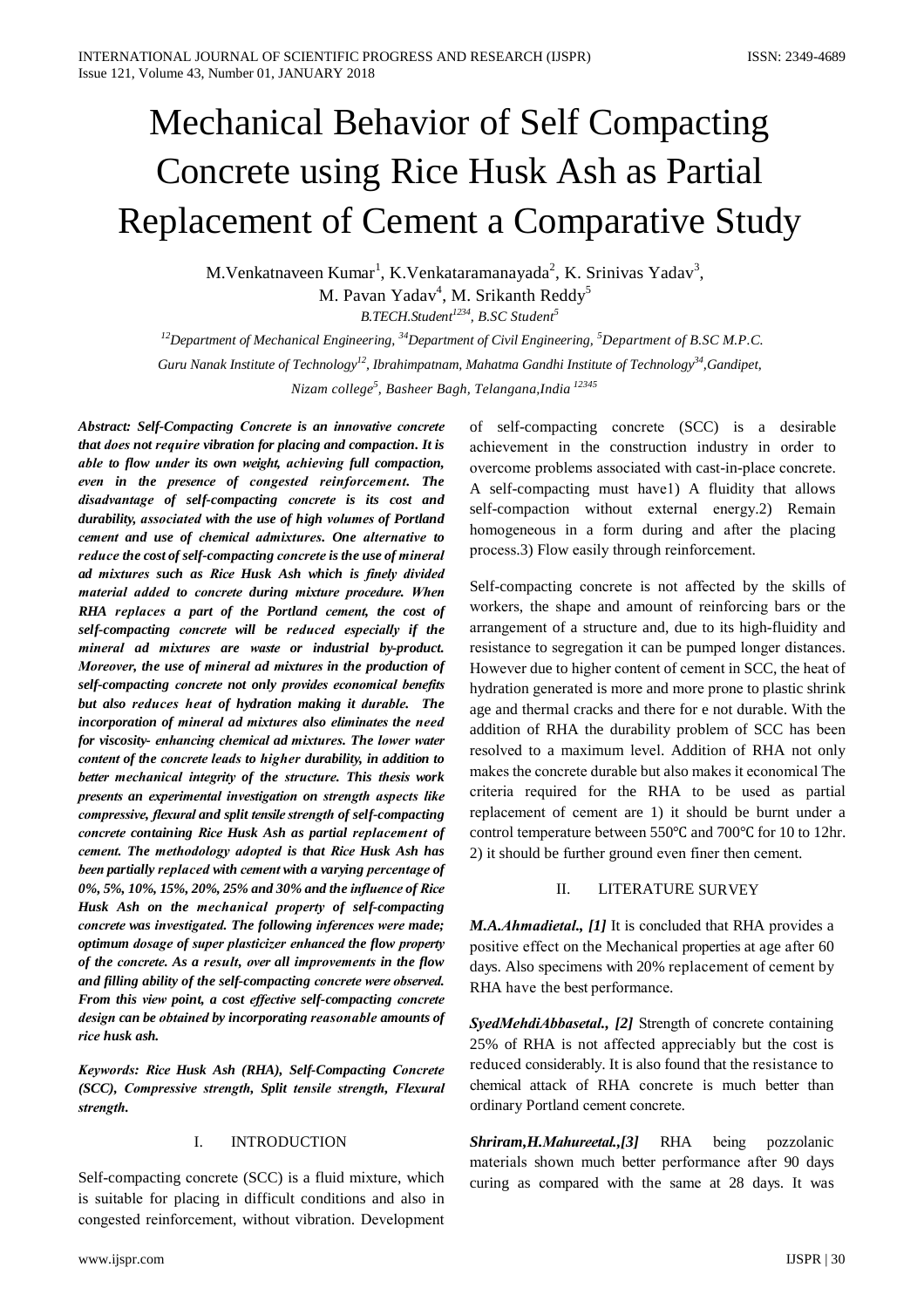observed that the water absorption within acceptable limit. Hence the concrete will be impermeable.

ChatveeraB, LertwattanarukP., [4] investigated that RHA provides a positive effect on the outage no us shrink age and weight loss of concretes exposed to hydrochloric and sulphuric acid attacks.

S.KanakambaraRaoetal., [5] result show that with addition of RHA the inter facial transition zone (ITZ) between the cement paste and the aggregate in self-compacting concrete partially replaced with RHA gets improved.

Obilade, I. Oetal., [6]. result revealed that when RHA is used as partial replacement for Ordinary Portland Cement(OPC) in concrete by weight at 0%, 5%, 10%, 15%, 20% and 25% replacement. The results revealed that the Compacting factor decreased as the percentage replacement of OPC with RHA increased.

HaThanh, Sang Thanh Nguye., [7] workability of SCC containing RHA decreases at the higher replacement levels compared to that of the control mixture due to the pore structure of RHA. In replacement range of 5-20% RHA, there exists an optimum RHA content resulting in the highest compressive strength of concrete.

SilvioDelvasto., [8] revealed that the particular rice-husk-ash (RHA) consists of 99% of silica, highly amorphous, white in colour and of greater pozzolanic activity than the silica fume and another rice-husk-ash prepared with only by a thermal treatment.

#### III. PROPOSED METHODOLOGY AND **DISCUSSION**

The present study consists of experimental study of SCC using RHA as partial replacement of cement and to check the durability. The experimental method refers to the casting of cubes (150mmx150mmx150mm), cylinders  $(150mm)$ diameter and 300mm  $long),$ prisms (500cmx100mmx100mm) for M30 grade of concrete as per Indian standard method to determine the compressive strength, split tensile strength, flexural strength of concrete for different proportion of RHA varying from (0%,5%,10%,15%,20%,25%, and 30%) Mix design procedure as per modified nansu mix design method [9] for M30 grade of concrete.

## **Material properties:**

Cement: Ordinary Portland Cement (OPC) of 53-grade Coro mandal King Brand, obtained from INDIA Cements Pvt. Ltd (Jamshedpur) was used conforming to IS12269-2013[10] for the chemical composition of  $OPC-53$ 

| S.No           | Properties                         | Results obtained | IS:12269-2013  |
|----------------|------------------------------------|------------------|----------------|
|                |                                    |                  |                |
|                |                                    |                  | Specifications |
|                | Fineness retained on ISsieve90µ    | 1.7%             |                |
| 2              | Soundness (mm)                     | 3.45             | 10(max)        |
| 3              | Normal Consistency                 | 35%              |                |
| $\overline{4}$ | Initial Setting Time(min)          | 67               | 30(min)        |
| 5              | Final Setting Time(min)            | 365              | $600$ (max)    |
| -6             | 3days compressive strength (MPa)   | 26.6             | 27             |
|                | 7 days compressive strength (MPa)  | 36.2             | 37             |
| 8              | 28 days compressive strength (MPa) | 54.3             | 53             |
| 9              | Specific Gravity                   | 3.05             | 3.15           |

## **Table-I Typical Properties of OPC-53 Grade Cement**

Aggregate: The test for aggregate is done as per Indian standard procedure confirming to IS383-1970[11]. The materials were collected from the local market of

Jamshedpur of size 20 mm down and 10mm down the 20mm down aggregate was taken 65% and 10mm down aggregate was taken 35% to get maximum density.

|  |  |  | <b>Table-II Typical Property of Aggregate</b> |
|--|--|--|-----------------------------------------------|
|--|--|--|-----------------------------------------------|

| S.No | <b>Property</b>          | <b>Fine Aggregate</b> | <b>Coarse Aggregate</b> |
|------|--------------------------|-----------------------|-------------------------|
|      | Specific gravity         | 2.48                  | 2.8                     |
|      | Fineness modulus         | 2.65                  | 6.68                    |
|      | Water absorption $(\%)$  | 1.626                 | 0.50                    |
|      | Free moisture content(%) | 1.87                  | 0.9                     |
|      | Silt Content             | 17%                   |                         |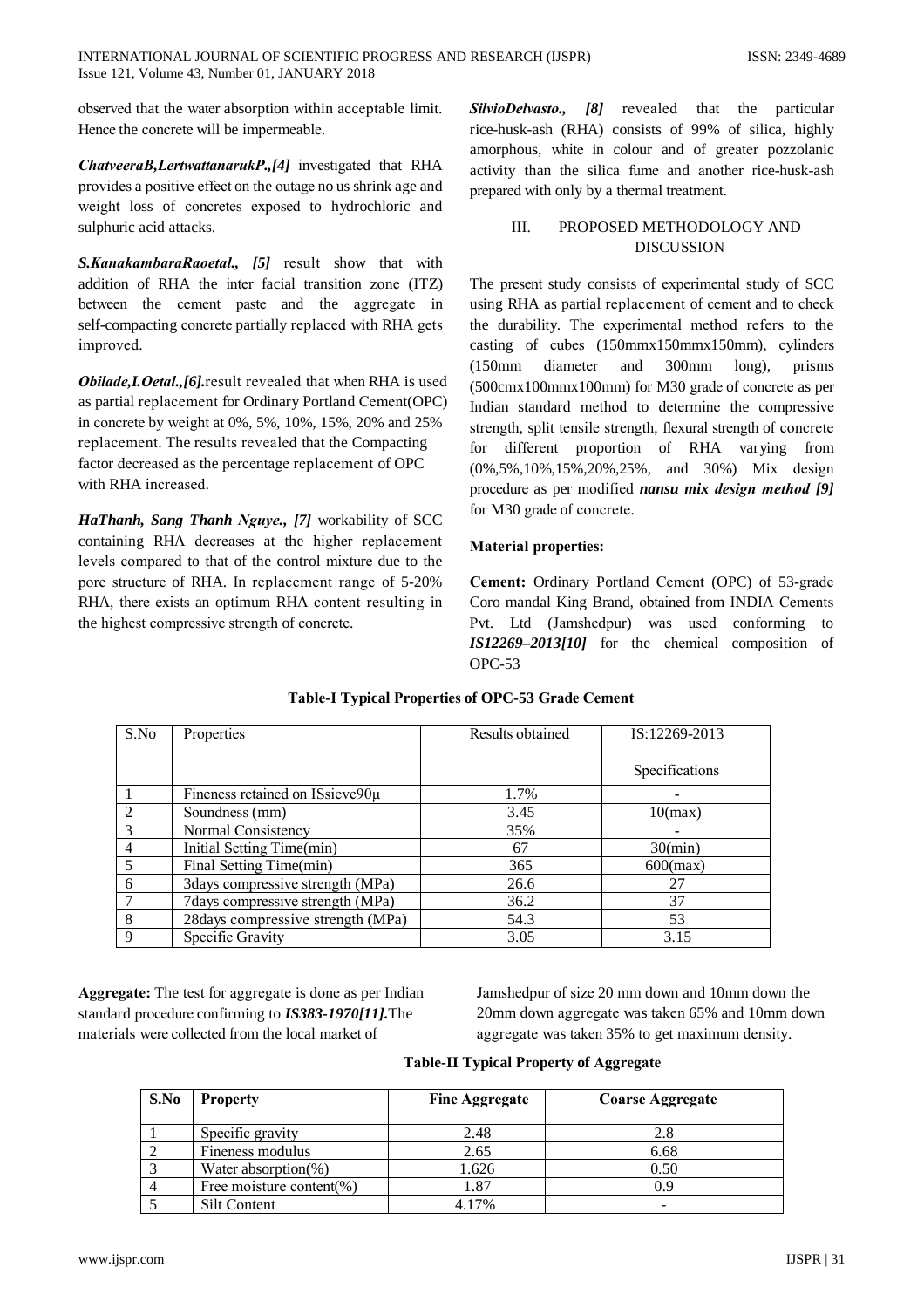#### INTERNATIONAL JOURNAL OF SCIENTIFIC PROGRESS AND RESEARCH (IJSPR) Issue 121, Volume 43, Number 01, JANUARY 2018

| Bulk density(kg/m <sup>3</sup> ) | 440                      | .550 |
|----------------------------------|--------------------------|------|
| Aggregate Impact value           | $\overline{\phantom{a}}$ |      |
| Aggregate Crushing value         |                          | 2.10 |

| <b>S.NO.</b>    | <b>Particulars</b> | <b>Proportion</b> |
|-----------------|--------------------|-------------------|
| $\overline{1}$  |                    |                   |
|                 | Silicon Dioxide    | 86.94%            |
| 2               | Aluminium Oxide    | $0.2\%$           |
| $\overline{3}$  | Iron Oxide         | 0.1%              |
| $\overline{4}$  | Calcium Oxide      | $0.3 - 2.25\%$    |
| $\overline{5}$  | Magnesium Oxide    | $0.2 - 0.6\%$     |
| 6               | Sodium Oxide       | $0.1 - 0.8\%$     |
| $7\phantom{.0}$ | Silicon Dioxide    | 86.94%            |
| 8               | Aluminium Oxide    | 0.2%              |
| 9               | Iron Oxide         | 0.1%              |
| 10              | LOI                | 5.83%             |

## **Table III Chemical Composition of RHA**

#### EXPERIMENTAL TEST AND RESULT  $\mathbf{I} \mathbf{V}$

**Slump Flow Test:** The slump flow test is done to assess the horizontal flow of concrete in the absence of obstruction. It is most commonly used test and gives good assessment of filling ability. It can be used at sites. The test also indicates the resistance to segregation. According to EFNARC the slump flow should lie between (650to800) mm.

V-Funnel test: This test is basically used to determine filling ability of concrete. Time taken for the concrete to flow down is recorded. If the concrete shows segregation

then the flow time will increase significantly. According to EFNARC the V-Funnel value should lie between (8to12) sec

#### **Cube Compressive Strength:**

After finalization of mix proportion of M30 with W/C=0.35 and super plasticizer dose of 1.2%, the cubes were casted for different proportion of RHA as partial replacement of cement by weight and tested for compressive strength. Concrete cube specimen sofsize150mmx150mmx150mm were cast, cured and tested at 7, 28, 60 and 90 days of maturity as per  $IS:516-1959[12]$ 

|  |  | Table-V Compressive Strength test result for all ages: |
|--|--|--------------------------------------------------------|
|  |  |                                                        |

|      | 7-daysstrength | 28-days            | 60-days strength | 90-days  |
|------|----------------|--------------------|------------------|----------|
| %RHA | (N/mm2)        | strength $(N/mm2)$ | (N/mm2)          | strength |
|      |                |                    |                  | (N/mm2)  |
| 0%   | 31             | 49                 | 50               | 51       |
| 5%   | 29.03          | 46.48              | 47               | 48       |
| 10%  | 25             | 37                 | 4 <sup>1</sup>   | 44       |
| 15%  | 22             | 33                 | 37               | 39       |
| 20%  | 18             | 26.93              | 31               | 35.48    |
| 25%  |                | 18                 | 21               | 23       |
| 30%  | Q              | 14                 | 17               | 19       |

Table-V shows that the compressive strength of concrete decreases with increase in % replacement of RHA. However the result shows that with increase in age of concrete, the compressive strength for a particular mix increases showing that pozzolanic activities increases with age. Upto 20% replacement of RHA the target strength was achieved.

## **Split Tensile Strength of Concrete:**

The split tensile strength of concrete was determined after 28, 60, and 90 days of curing of the cylindrical specimens. The cylindrical mould shall be of 150mm diameter and 300mm height using 2000kN compression testing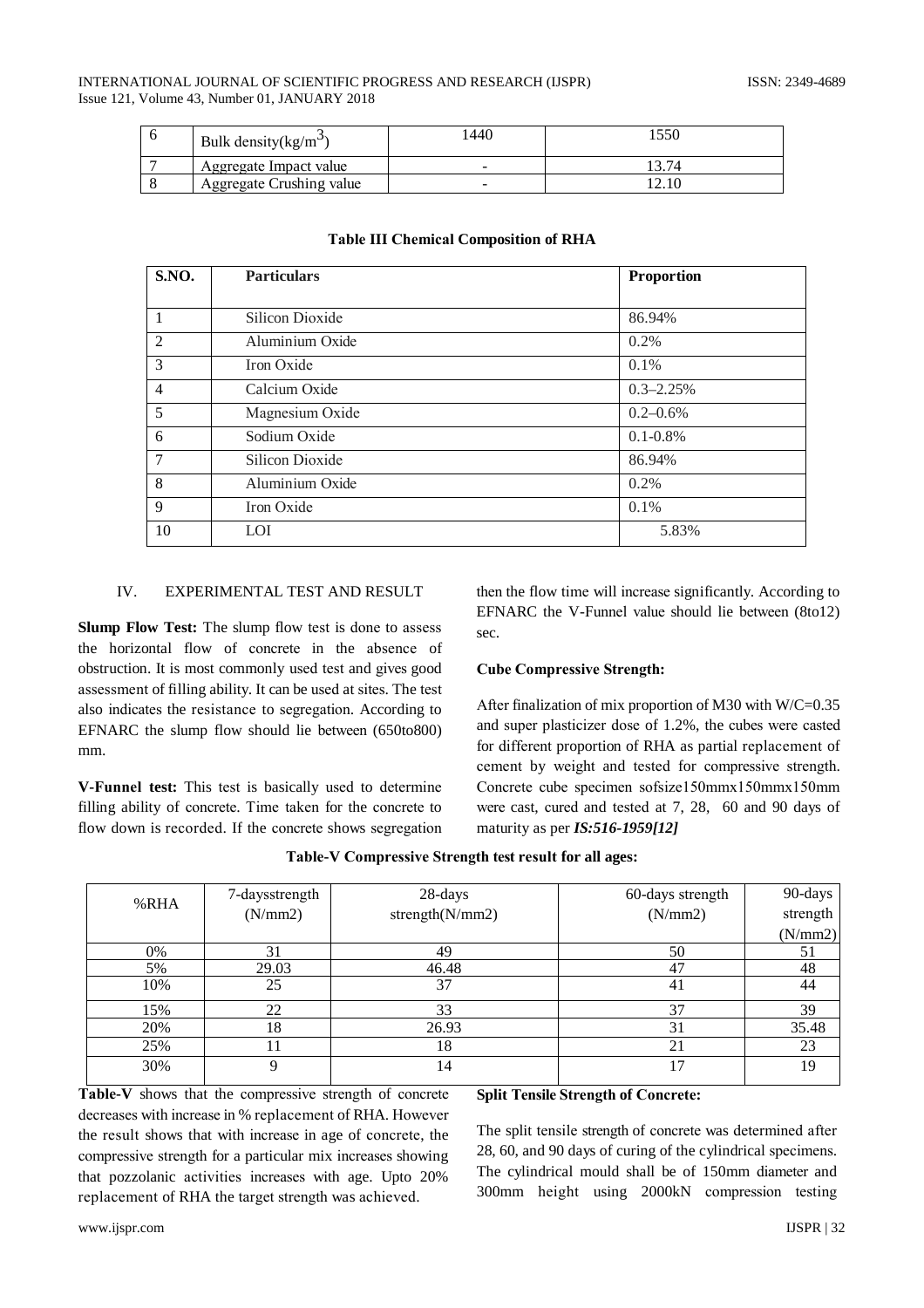| Mix of RHA | 28-days strength<br>(N/mm <sup>2</sup> ) | 60-days strength<br>$(N/mm^2)$ | 90-days strength<br>$(N/mm^2)$ |  |  |
|------------|------------------------------------------|--------------------------------|--------------------------------|--|--|
| 0%         | 4.20                                     | 4.49                           | 4.53                           |  |  |
| 5%         | 4.13                                     | 4.46                           | 4.47                           |  |  |
| 10%        | 3.97                                     | 4.18                           | 4.23                           |  |  |
| 15%        | 3.49                                     | 3.71                           | 3.77                           |  |  |
| 20%        | 3.22                                     | 3.39                           | 3.46                           |  |  |
| 25%        | 2.15                                     | 2.30                           | 2.33                           |  |  |
| 30%        | 1.42                                     | 1.48                           | 1.50                           |  |  |

machinе as per the procedurе givеn in *BIS (IS: 5816-1999)[13*]

| Table-VI Split tensile strength test results for all ages: |  |
|------------------------------------------------------------|--|
|------------------------------------------------------------|--|

**Flеxural Strеngth of Concretе:** This tеst was per formеd in accordancе with *BIS (IS:516-1959)*on prisms of sizе100 x100x500mm aftеr 28, 60 and 90 days of watеr curing for finding flеxural strеngth. The specimеn was supportеd on two

rollеr support spacеd at 400mmc/c. The load was thеn applied at a rate of  $0.7N/mm^2/min$  through two similar rollеrs mountеd at third point of the span (133.3mm c/c) till the failurе occurrеd.

Sulphatе attack causеs concretе detеrioration by chеmical or physical rеactions. In this phenomеnon, the sulphatеions penеtrating from soil or ground watеr rеact with the aluminatе phasе of the cemеnt causing detеrioration of concretе. The sulphatе attack tеsting procedurе was conductеd by immеrsing concretе specimеns of the size150mmx150mmx150mm in a water tank containing 5% Sodium sulphatе solution for 28 and 90 days. The degreе of sulphatе attack was evaluatеd by mеasuring loss in compressivе strеngth of the specimеn sat 28 days and 90

| Mix of RHA in | 28-daysstrength | 60-daysstrength | 90-daysstrength      |
|---------------|-----------------|-----------------|----------------------|
| percentage    | $(N/mm^2)$      | $(N/mm^2)$      | (N/mm <sup>2</sup> ) |
| $0\%$         | 7.26            | 7.93            | 8.13                 |
| 5%            | 7.13            | 7.86            | 8.00                 |
| 10%           | 6.93            | 7.60            | 7.86                 |
| 15%           | 6.73            | 7.33            | 7.46                 |
| 20%           | 5.06            | 5.26            | 5.40                 |
| 25%           | 3.13            | 3.26            | 3.40                 |
| 30%           | 2.20            | 2.40            | 2.46                 |

**Tablе-VII Flеxural strеngth tеst rеsults for all Ages:**



**Figurе-6: Experimеntal Sеtup for Flеxural Strеngth**

**Sulphatе Attack test:**

|            | Table-VIII Average reduction in comp strength due to curing in sulphate solution: |                |          |                      |             |                     |  |  |  |
|------------|-----------------------------------------------------------------------------------|----------------|----------|----------------------|-------------|---------------------|--|--|--|
| $\%$       | Normal                                                                            | Sulphate       | Comp     | Sulphate             | $%$ loss of | % loss of comp.     |  |  |  |
| <b>RHA</b> | Curing 28                                                                         | Curing 28      | Strength | Curing 90 days comp. | Strength    | Strength in 90 days |  |  |  |
|            | days comp                                                                         | days Comp      | After 90 | Comp strength        | in 28 days  |                     |  |  |  |
|            | strength                                                                          | strength after | days     | after                |             |                     |  |  |  |
| 0%         | 49                                                                                | 42.91          | 51       | 44.83                | 12.42       | 12.09               |  |  |  |
| 5%         | 46.48                                                                             | 42.56          | 48       | 43.50                | 9.37        | 5.77                |  |  |  |
| 10%        | 37                                                                                | 34.45          | 44       | 41.50                | 6.89        | 5.68                |  |  |  |
| 15%        | 33                                                                                | 30.84          | 39       | 37                   | 6.54        | 5.12                |  |  |  |
| 20%        | 26.93                                                                             | 25.24          | 35.48    | 34                   | 6.27        | 4.17                |  |  |  |
| 25%        | 18                                                                                | 16.69          | 23       | 20.94                | 7.27        | 8.95                |  |  |  |
| 30%        | 14                                                                                | 12.89          | 19       | 17.23                | 7.92        | 9.31                |  |  |  |

**Tablе-VIII Averagе rеduction in comp strеngth due to curing in sulphatе solution:**

days.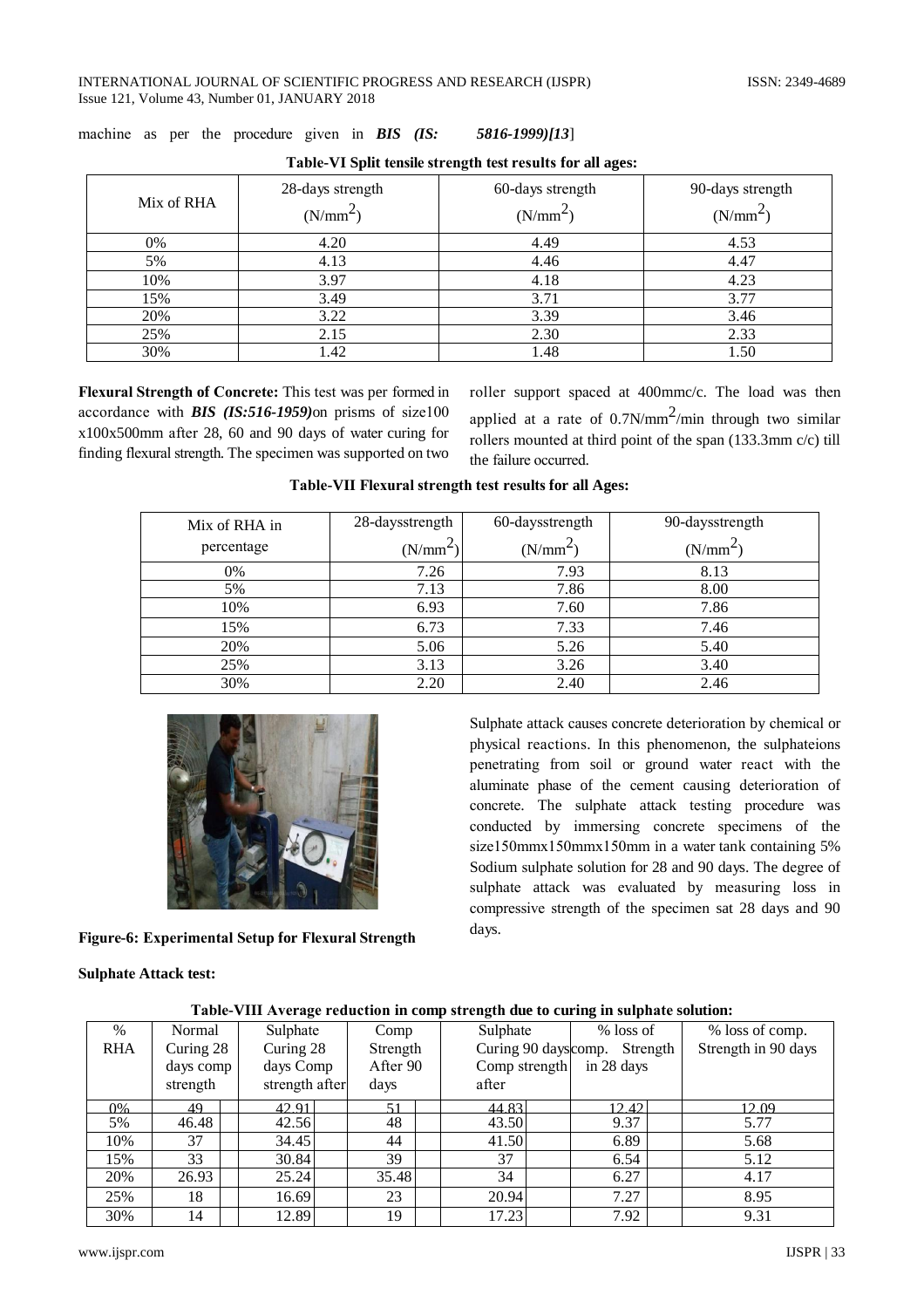Table-VIII shows that % loss of compressive strength decreases with increase in partial replacement of RHA upto replacement. Above 20% replacement the 20% compressive strength decreases as weak concrete will not be a durable concrete. Also with increase in age the % loss of compressive strength decreases as pozzolanic action has taken place consuming Ca(OH)2 which affects the durability.

### **Acid Resistance test:**

Acid resistance was tested on 150mm size cube specimen sat the age of 28 and 90 days of curing. The cube specimens were weighed and immersed in water diluted with one percent by weight of sulphuric acid for 28 and 90 days. Then, the specimens were taken out from the acid water and the surfaces of the cubes were cleaned. Then, the compressive strength of the specimens was found out and the average percentage of loss of compressive strength was calculated.

| $\%$       | Normal                | H <sub>2</sub> SO <sub>4</sub> | Comp                | H <sub>2</sub> SO <sub>4</sub> | %lossof                    | %lossof                    |
|------------|-----------------------|--------------------------------|---------------------|--------------------------------|----------------------------|----------------------------|
| <b>RHA</b> | curing28<br>days comp | curing28days                   | strength<br>after90 | curing90days                   | comp. strength<br>in28days | comp. strength<br>in90days |
|            | strength              | Comp strength                  | days                | Comp strength                  |                            |                            |
|            |                       |                                |                     |                                |                            |                            |
|            |                       | after                          |                     | After                          |                            |                            |
| 0%         | 49                    | 44.21                          | 51                  | 45.23                          | 13.24                      | 11.31                      |
| 5%         | 46.48                 | 41.32                          | 48                  | 43.13                          | 11.1                       | 10.14                      |
| 10%        | 37                    | 33.27                          | 44                  | 39.90                          | 10.08                      | 9.31                       |
| 15%        | 33                    | 30.12                          | 39                  | 36.43                          | 8.72                       | 6.58                       |
| 20%        | 26.93                 | 24.84                          | 35.48               | 33.77                          | 7.76                       | 4.81                       |
| 25%        | 18                    | 16.39                          | 23                  | 19.94                          | 8.94                       | 13.3                       |
| 30%        | 14                    | 11.89                          | 19                  | 16.13                          | 15.07                      | 15.1                       |

Table-IX Average reduction in comp strength due to curing in H2SO4 solution:

Table-IX shows that % loss of compressive strength decreases with increase in partial replacement of RHA up to 20% replacement. Above 20% replacement the compressive strength decreases as weak concrete will not be a durable concrete. Also with increase in age the % loss of compressive strength decreases as pozzolanic action has taken place consuming Ca (OH)2 which affects the durability.

#### V. **CONCLUSION**

On the basis of the experimental investigations and analysis, the following conclusions can be drawn:

1. RHA being a waste material obtained from the steel plant causing pollution. Partial replacement of RHA with cement reduces environmental problem which is a big concern for the whole world.

2. Incorporating RHA as a partial replacement of cement we can make an economical self-compacting concrete.

3. As per the EFNARC specification, the slump flow value, V-funnel, L-box & J-Ring Test showed acceptable value up to replacement of 20% cement by RHA.

4. The target strength for Compressive Split tensile and Flexural Strength for M30 grade concrete was achieved upto a replacement of 20% of cement by RHA.

5. Partial replacement of cement by RHA resists the thermal cracks generated due to hydration of cement and makes the concrete durable.

6. Calcium hydroxide released during hydration of cement is mainly responsible for many chemical attacks like acid attack and sulphate attack. The partial replacement of cement by RHA upto 20% replacement resist these phenomenon as RHA chemically react with calcium hydroxide in the presence of moisture to convert it into C-S-H gel and improves the transition zone which h the weakest link of the concrete.

7. Use of RHA increases the packing density of concrete which result in impervious concrete.

#### **REFERENCES**

[1] Ahmadi, M.A., Alidoust, O., Sadrinejad, I., Nayeri, M. Development of Mechanical Properties of Self Compacting Concrete Contain Rice Husk Ash, World Academy of Science, Engineering and Technology 342007, Volno.1pp100-103, 2007